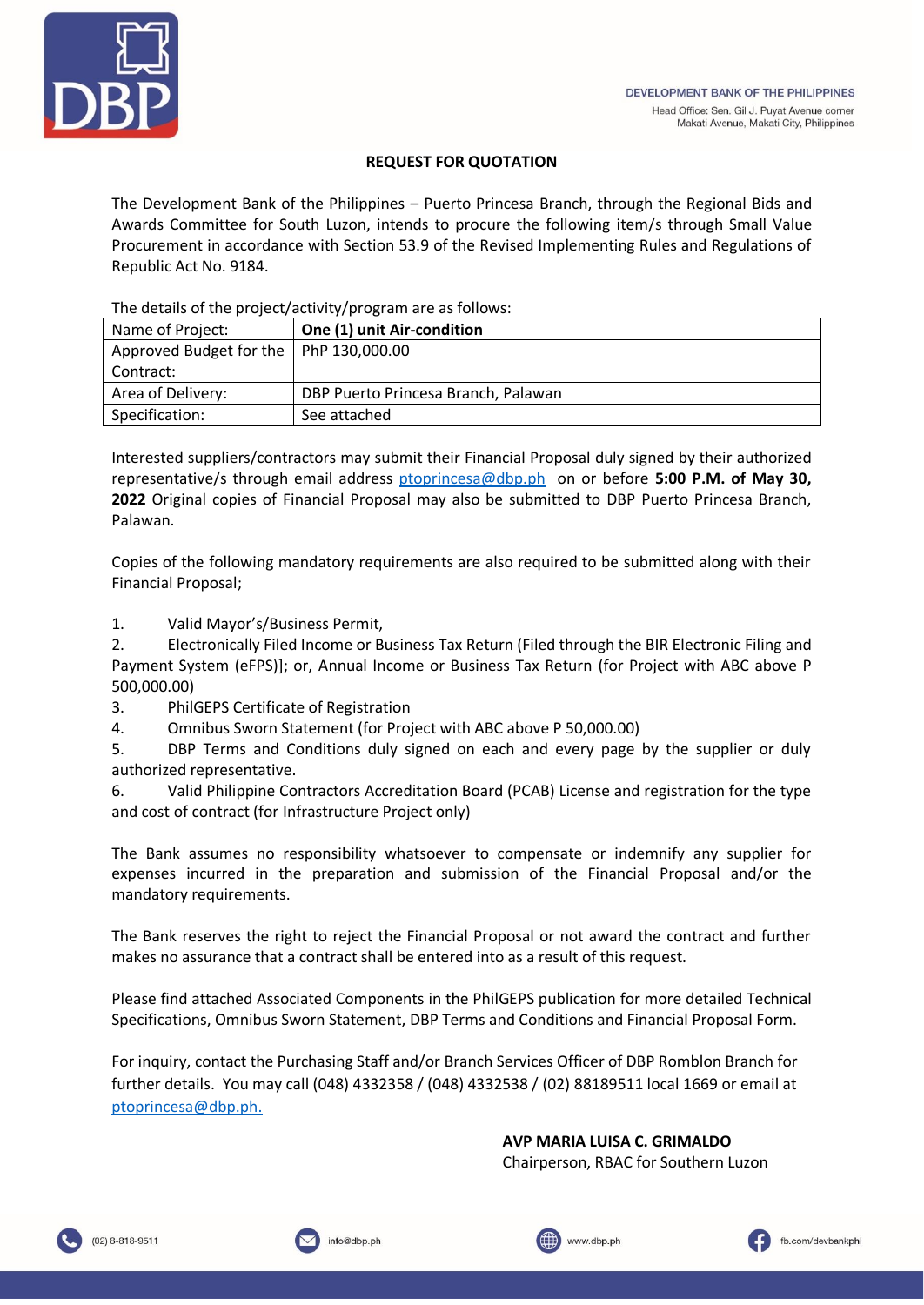#### **DBP FINANCIAL PROPOSAL FORM**

#### For: Development Bank of the Philippines

On behalf of the supplier, the undersigned, declare that:

- a. We have examined the Request for Quotation and its attachments (collectively, "RFQ")
- b. We, submit the following quotation/s:

| <b>Project Description</b> | Approved Budget for the<br>Contracts (ABCs), VAT<br>inclusive | Total Bid Price, VAT Inclusive<br>(in Figures and in Words) |        |
|----------------------------|---------------------------------------------------------------|-------------------------------------------------------------|--------|
|                            |                                                               | Unit Price                                                  | Amount |
| TOTAL AMOUNT IN WORDS:     |                                                               |                                                             |        |

- c. We undertake, if our Quotation/Proposal for the Price is accepted, to deliver the good(s) / render the service(s) in accordance with the delivery schedule specified in the Request for Quotation;
- d. We agree to abide by this Quotation/Proposal for the Price Validity Period of Six (6) Months from date of opening of Financial Proposals and it shall remain binding upon us and may be accepted at any time before the expiration of that period;
- Until a formal Purchase Order is prepared and executed, this Financial Proposal, together with your e. written acceptance thereof, shall be binding upon us;
- We understand that you are not bound to accept the Lowest Calculated Quotation or any  $f$ Quotation/Proposal you may receive;
- g. We likewise certify/confirm that the undersigned is the duly authorized representative of the supplier and granted full power and authority to do, execute, and perform any and all acts necessary to participate, submit the Financial Proposal, and to sign and execute the ensuing contract for herein project:
- h. We acknowledge that failure to sign each page of this Financial Proposal Form, shall be aground for the rejection of our Quotation/Proposal;
- We acknowledge that we indicated the amount of our total bid price in figures and in words; i.
- We acknowledge that Quotations/ Proposals not addressing of providing all of the required items in j. the Bidding Documents including, where applicable, bill of quantities, shall be considered nonresponsive and, thus, automatically disqualified. In this regard, where a required item is provided, but no price is indicated, the same shall be considered as non-responsive, but specifying a "O" (zero) or "-" (dash) for the said item would mean that it is being offered for free to the government, except those required by law or regulations to be provided for. (Sec 32.2.1(a), Rule IX, IRR). It is further understood that to ensure completeness of the quotation/proposal, suppliers must ensure that ALL items, columns or matrices in the prescribed forms are appropriately filled-up and no item. Column, or matrix is left blank; and
- We understand that any communication sent by DBP to the address/fax number/email address  $\mathbf{k}$ . provided below shall be deemed to have been duly received by your firm. On the date and time shown in the transmittal. Any change in the contact details shall be duly communicated to the bank.

Signature over Printed Name of the Supplier's Authorized Representative/Designation

**PhilGEPS Registration Number:** 

Name of Company/Business Name

Address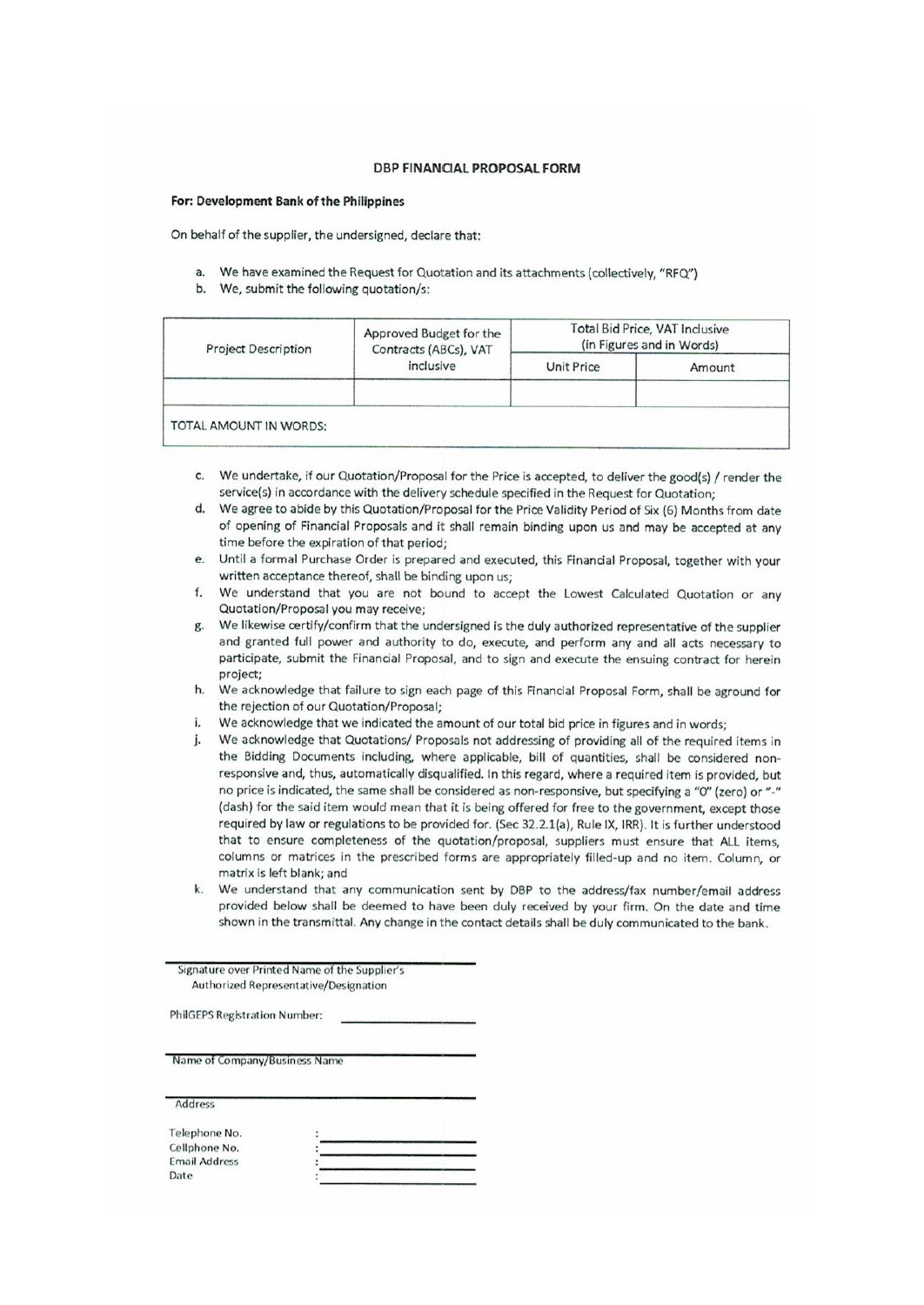

DEVELOPMENT BANK OF THE PHILIPPINES .<br> Head Office: Sen, Gil J. Puyat Avenue corner<br> Makati Avenue, Makati City, Philippines

#### **Terms and Conditions** [Goods and General Support Services]

- 1. All prices quoted herein are valid, binding and effective for a period of six (6) months from the date of the submission of quotations/proposals.
- 2. All prices quoted herein are inclusive of VAT and cost of delivery and/or installation.
- 3. Terms of Payment. Payment shall be made full upon satisfactory delivery/installation/performance of the project/s and acceptance of the end-user.
- 4. Delivery Schedule. The goods shall be delivered by the supplier on the date indicated at the Purchase Order from the Bank.
- 5. Area of Delivery: [Branch Address]
- 6. Where the AWARDEE fails to effect the delivery within the prescribed period, the Bank may upon its discretion, extend the delivery period subject, however, to the imposition of appropriate liquidated damages, the amount of which shall be at least equal to one-tenth of one percent (0.001) of the cost of the unperformed portion for every day of delay, collectible from any money due or maybe due to the supplier/contractor, whichever is convenient to the Bank. Once the cumulative amount of liquidated damages reaches ten percent (10%) of the amount of the contract, the DBP may rescind or terminate the contract, without prejudice to other courses of action and remedies open to it. If the AWARDEE, however, fails to effect complete delivery within the extended period, the Bank shall have the right to cancel said contract and shall constitute a ground for disqualification of the AWARDEE from future biddings, without prejudice to the imposition of other sanctions provided for under Republic Act No. 9184 and its 2016 IRR.
- 7. Any manufacturing defect shall be corrected by the Supplier.

info@clbp.ph

8. All transactions are subject to withholding of creditable Value Added Tax (VAT), as may be applicable, per Revenue Regulation No. 10-93.

www.dbp.ph

**D** com/devbankph

Conforme:

Signature over Printed Name of the Supplier's **Authorized Representative/Designation** 

(02) 8-818-9511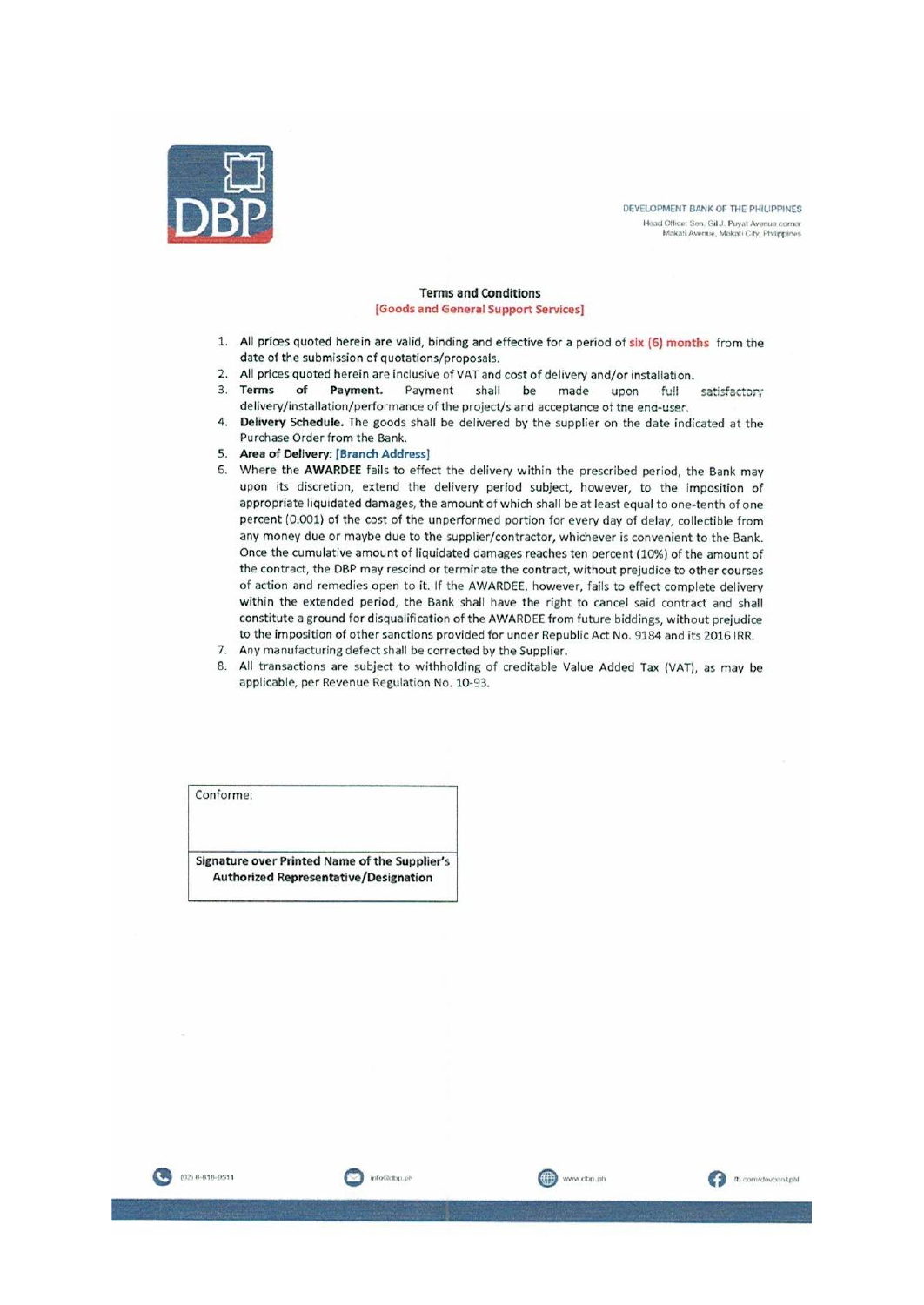### **AFFIDAVIT**

I. *[Name of Affiant]*, of legal age, [Civil Status], [Nationality], and residing at [Address of Affiant], after having been duly sworn in accordance with law, do hereby depose and state that:

1. Select one, delete the other:

If a sole proprietorship: I am the sole proprietor of [Name of Supplier/Contractor] with office address at [address of Supplier/Contractor];

If a partnership, corporation, cooperative, or joint venture: I am the duly authorized and designated representative of [Name of Supplier/Contractor] with office address at [address of Supplier/Contractor];

2. Select one, delete the other:

If a sole proprietorship: As the owner and sole proprietor of [Name of Supplier/Contractor], I have full power and authority to do, execute and perform any and all acts necessary to represent it in the bidding for [Name of the Project] of the [Name of the Procuring Entity];

If a partnership, corporation, cooperative, or joint venture: I am granted full power and authority to do, execute and perform any and all acts necessary and/or to represent the [Name of Supplier/Contractor] in the bidding as shown in the attached [state title of attached document showing proof of authorization (e.g., duly notarized Secretary's Certificate issued by the corporation or the members of the joint venture)];

- 3. [Name of Supplier/Contractor] is not "blacklisted" or barred from bidding by the Government of the Philippines or any of its agencies, offices, corporations, or Local Government Units, foreign government/foreign or international financing institution whose blacklisting rules have been recognized by the Government Procurement Policy Board;
- 4. Each of the documents submitted in satisfaction of the bidding requirements is an authentic copy of the original, complete, and all statements and information provided therein are true and correct;
- 5. [Name of Supplier/Contractor] is authorizing the Head of the Procuring Entity or its duly authorized representative(s) to verify all the documents submitted;
- 6. Select one, delete the rest:

If a sole proprietorship: I am not related to the Head of the Procuring Entity, members of the Bids and Awards Committee (BAC), the Technical Working Group, and the BAC Secretariat, the head of the Project Management Office or the end-user unit, and the project consultants by consanguinity or affinity up to the third civil degree;

If a partnership or cooperative: None of the officers and members of [Name of Supplier/Contractor] is related to the Head of the Procuring Entity, members of the Bids and Awards Committee (BAC), the Technical Working Group, and the BAC Secretariat, the head of the Project Management Office or the end-user unit, and the project consultants by consanguinity or affinity up to the third civil degree;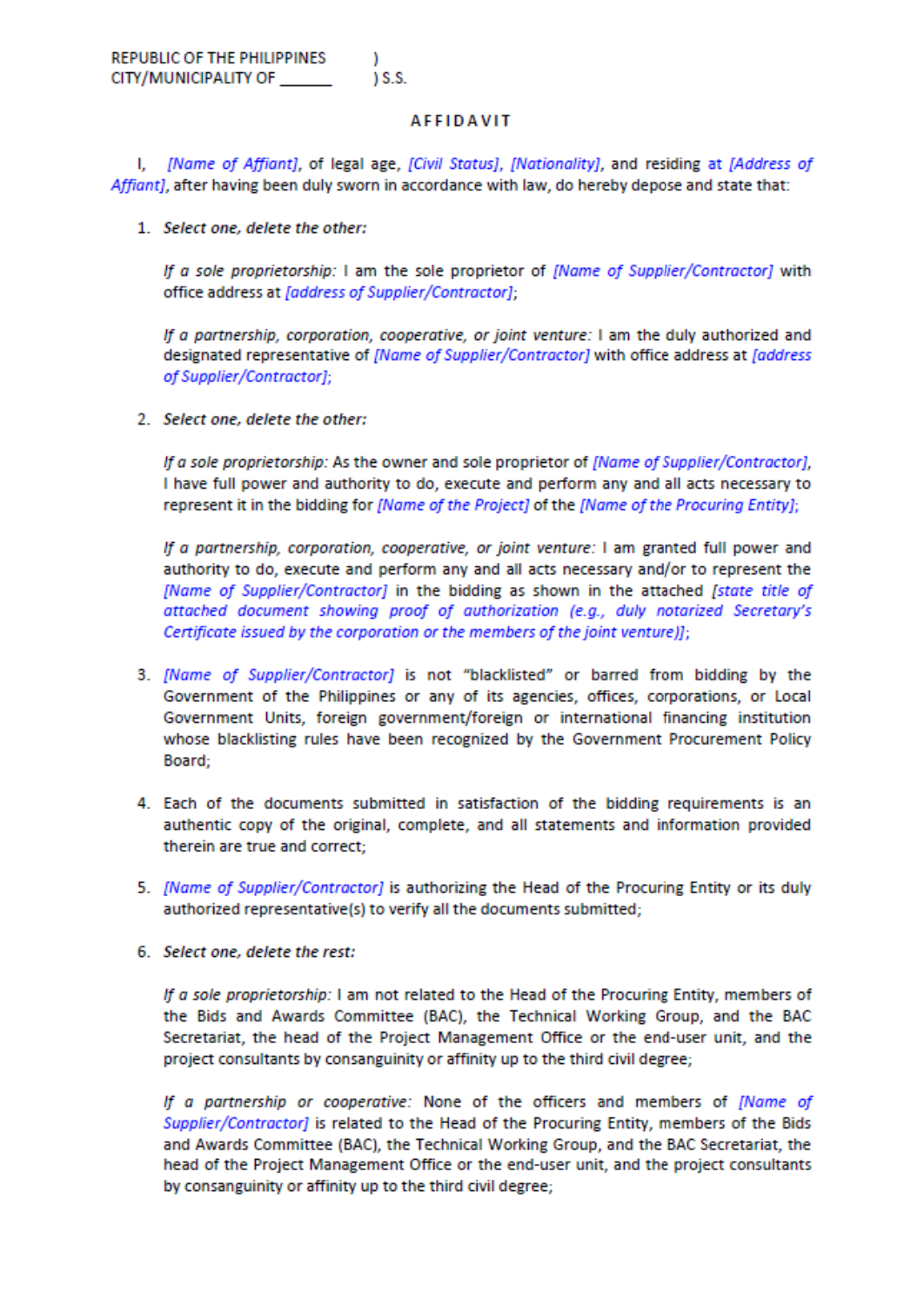If a corporation or joint venture: None of the officers, directors, and controlling stockholders of *[Name of Supplier/Contractor]* is related to the Head of the Procuring Entity, members of the Bids and Awards Committee (BAC), the Technical Working Group, and the BAC Secretariat, the head of the Project Management Office or the end-user unit, and the project consultants by consanguinity or affinity up to the third civil degree;

- 7. [Name of Supplier/Contractor] complies with existing labor laws and standards;
- 8. [Name of Supplier/Contractor] is aware of and has undertaken the following responsibilities as a Bidder:
	- a) Carefully examine all of the Bidding Documents;
	- b) Acknowledge all conditions, local or otherwise, affecting the implementation of the Contract:
	- c) Made an estimate of the facilities available and needed for the contract to be bid, if any: and
	- d) Inquire or secure Supplemental/Bid Bulletin(s) issued for the [Name of the Project].
- 9. [Name of Supplier/Contractor] did not give or pay directly or indirectly, any commission, amount, fee, or any form of consideration, pecuniary or otherwise, to any person or official, personnel or representative of the government in relation to any procurement project or activity.
- 10. [Name of Supplier/Contractor] hereby assigns the following contact number/s and e-mail address/es as the official telephone/fax number and contact reference of the company where the DBP Regional Bids and Awards Committee - South Luzon notices may be transmitted.

| Telefax Number/s |  |
|------------------|--|
| Email Address/es |  |

It is understood that notice/s transmitted in the above stated telephone/fax numbers and/or e-mail address/es are deemed received as of its transmittal and the reckoning period for the reglementary periods stated in the bidding documents and the Revised Implementing Rules and Regulations of republic Act No. 9184 shall commence from receipt thereof.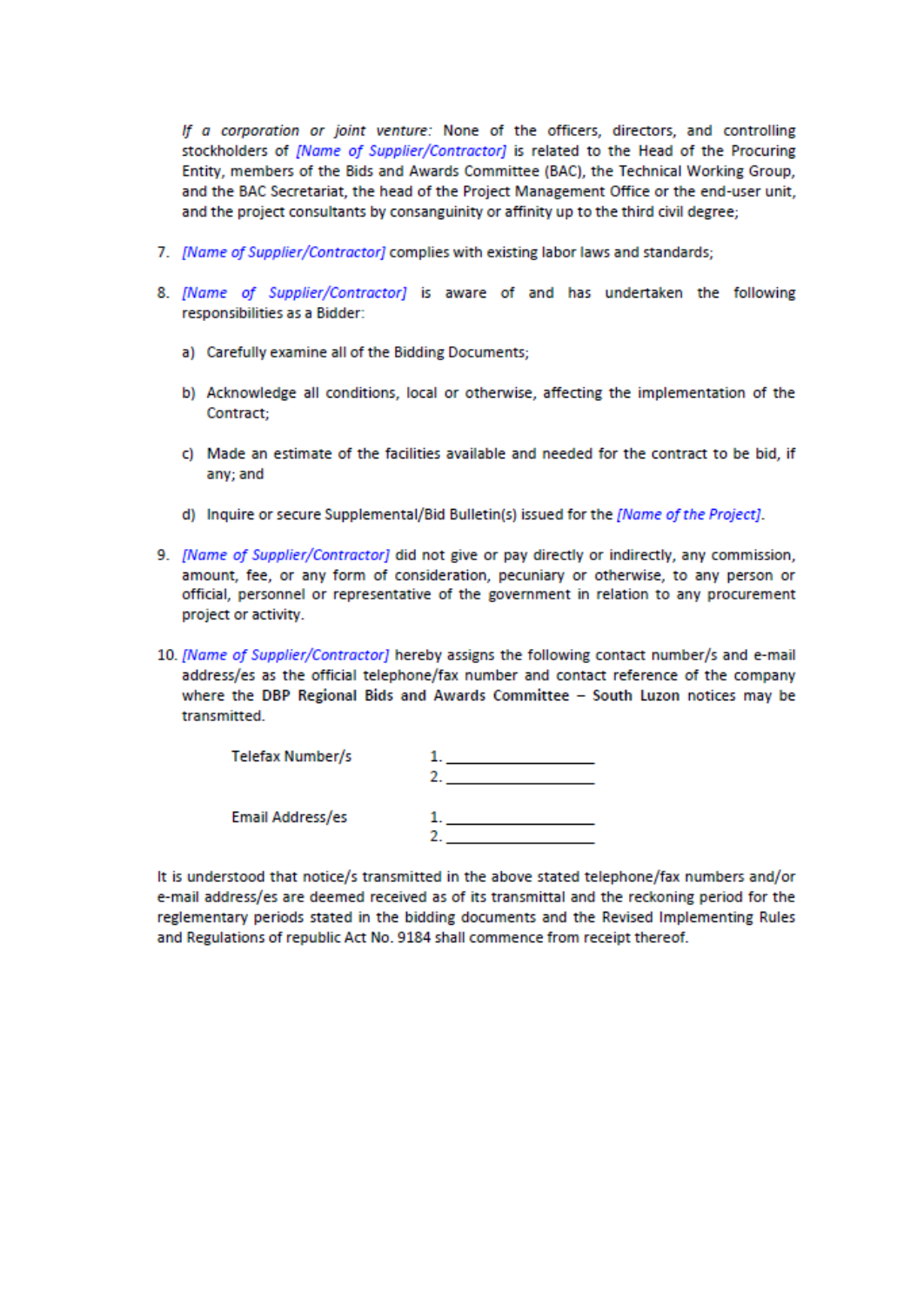IN WITNESS WHEREOF, I have hereunto set my hand this \_\_ day of \_\_\_, 20\_\_ at , Philippines.

### [Bidder's Representative/Authorized Sianatory]

SUBSCRIBED AND SWORN to before me in the City/Municipality of \_\_\_\_\_\_\_ (indicate also the Province in the case of the Municipality) \_\_\_\_\_\_\_ this \_\_\_\_\_\_\_\_ day of \_\_\_\_ (month & year) \_\_\_\_\_\_ by (name of affiant) \_\_\_\_, who has satisfactorily proven to me his identity through his (ID name and number) valid until (expiry date), that he is the same person who personally signed before me the foregoing Affiant and acknowledged that he executed the same.

(Notary Public)

| Until   |  |
|---------|--|
| PTR No. |  |
| Date    |  |
| Place   |  |
| TIN     |  |
| IBP     |  |

Doc. No.  $\sim$  1 Page No. Book No. Series of 20.

Note:

"Sec. 12. Competent Evidence of Identity - The phrase "competent evidence of identity" refers to the identification of an individual based on:

At least one current identification document issued by an official agency bearing the photograph and signature of the individual, such as but not limited to, passport, driver's license, Professional Regulations Commission ID, National Bureau of Investigation clearance, police clearance, postal ID, voter's ID, Barangay certification, Government Service and Insurance System (GSIS) e-card, Social Security System (SSS) card. Philhealth card, senior citizen card. Overseas Workers Welfare Administration (OWWA) ID, OFW ID, seaman's book, alien certificate of registration/immigrant certificate of registration, government office ID, certification from the National Council for the Welfare of Disabled Persons (NCWDP), Department of Social Welfare and Development (DSWD) certification;

The Board Resolution or Secretary's Certificate referring to the said Board Resolution designating the bidder's authorized representative and signatory need not specifically indicate the particular project where such authority is given provided that the said authority covers activities by [Name of the Procuring Entity];.